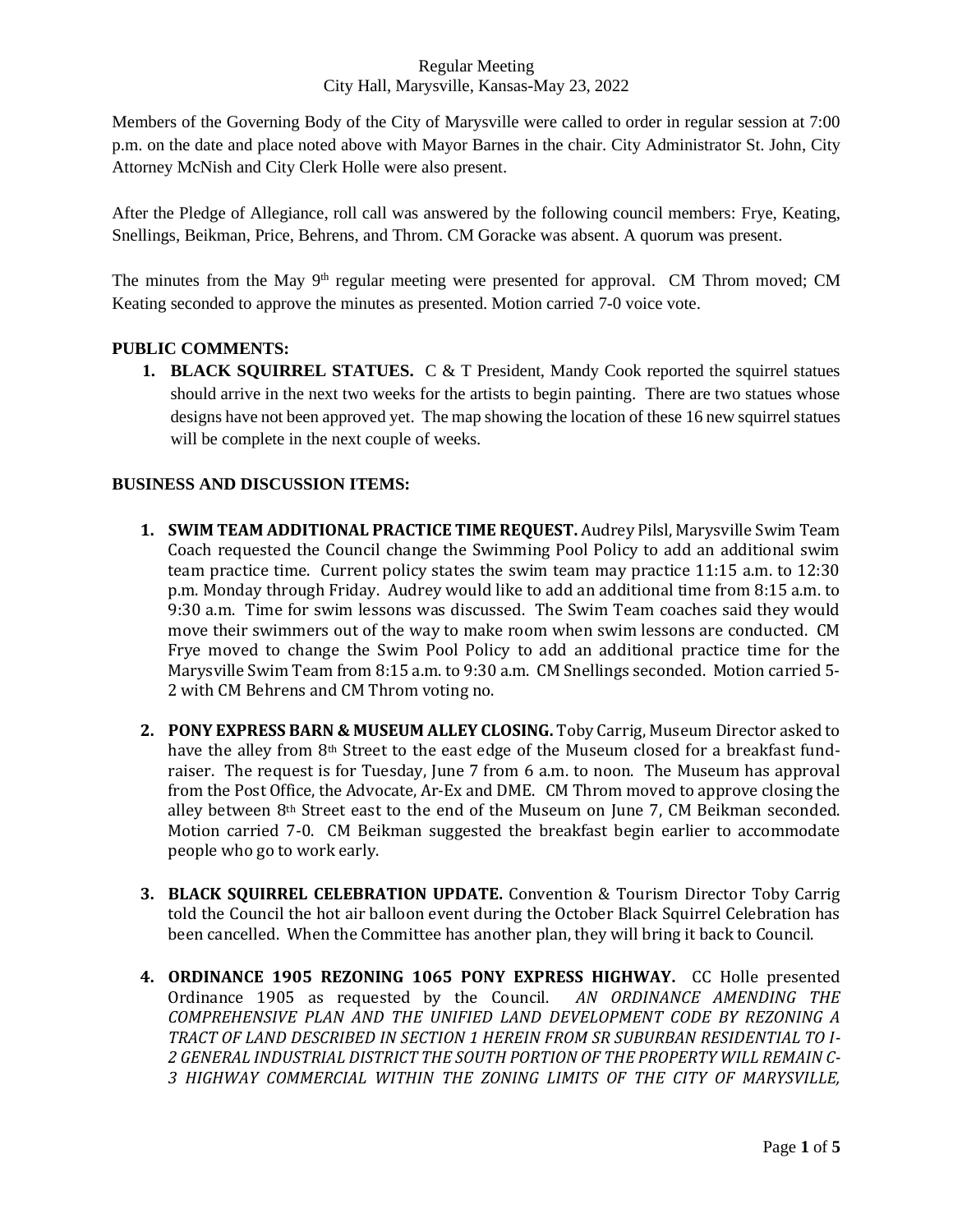*KANSAS*. CM Throm moved to approve the rezoning of 1065 Pony Express Highway to I-2 Ordinance 1905, CM Beikman seconded. Motion carried 6-0-1 with CM Keating abstaining.

## **NOTICES AND HEARINGS:**

**CONSENT AGENDA.** The Consent Agenda was presented for consideration. CM Frye moved; CM Throm seconded to approve the Consent Agenda. Motion carried 7-0. The Consent Agenda consisted of the following:

- **1.** Convention and Tourism request totaling \$2,500.00 as follows: \$2,500.00 donation to the Big Blue River Days for advertising.
- **2.** Alcohol Consumption-Marshall County Arts Cooperative artist reception, Thursday, June 16, 2022, at Lee Dam Art Center.

# **APPROPRIATIONS ORDINANCE NO. 3773**

- **1.** Claims against the funds of the City were submitted for Council consideration as follows: General Fund, \$90,730.24; Water Revenue Fund, \$43,376.39; Sewage Revenue Fund, \$27,943.04; Airport Revolving Fund, \$30,952.50; Sewage Replacement Fund, \$30,375.00; Fire Insurance Proceeds, \$5,700.00; Library Revolving, \$6,640.45; Swim Pool Sales Tax, \$4,697.51; Koester Block Maintenance, \$8,693.43; Employee Benefit Fund, \$31,048.18; Transient Guest Tax, \$5,440.56; Municipal Equipment Reserve, \$10,951.95; Capital Improvements, \$3,500.00; Sales Tax Improvements, \$32,926.59; making a total of \$332,975.84.
- **2.** An appropriations ordinance was introduced and considered to honor claims against the funds of the City as audited by the Finance Committee. CM Throm moved; CM Beikman seconded to approve the appropriations ordinance totaling \$332,975.84. Motion to approve the appropriations ordinance carried by 7-0 roll call vote. City Clerk Holle assigned Ordinance No. 3773.

### **STAFF REPORTS:**

### **ADMINISTRATOR:**

- **1. CAROLINA STREET STORM SEWER UPDATE.** CA St. John updated the Council on the storm sewer replacement on Carolina Street between 6<sup>th</sup> and 7<sup>th</sup> Street. Hydro-Klean cameraed the line and reported the problem at the wrong manhole. This caused the City to make repairs from manhole to manhole which will result in an additional \$60,000.00 in cost. CA St. John is negotiating with Hydro-Klean to see if they will reimburse some of the cost. CM Throm asked if the City is confident the report from Hydro-Klean on Highway 36 manholes is correct. There was an error, but it has been corrected.
- **2. BUDGET WORKSHOP.** The budget workshop will be Thursday, May 26, 2022, at 6:00 p.m. at City Hall.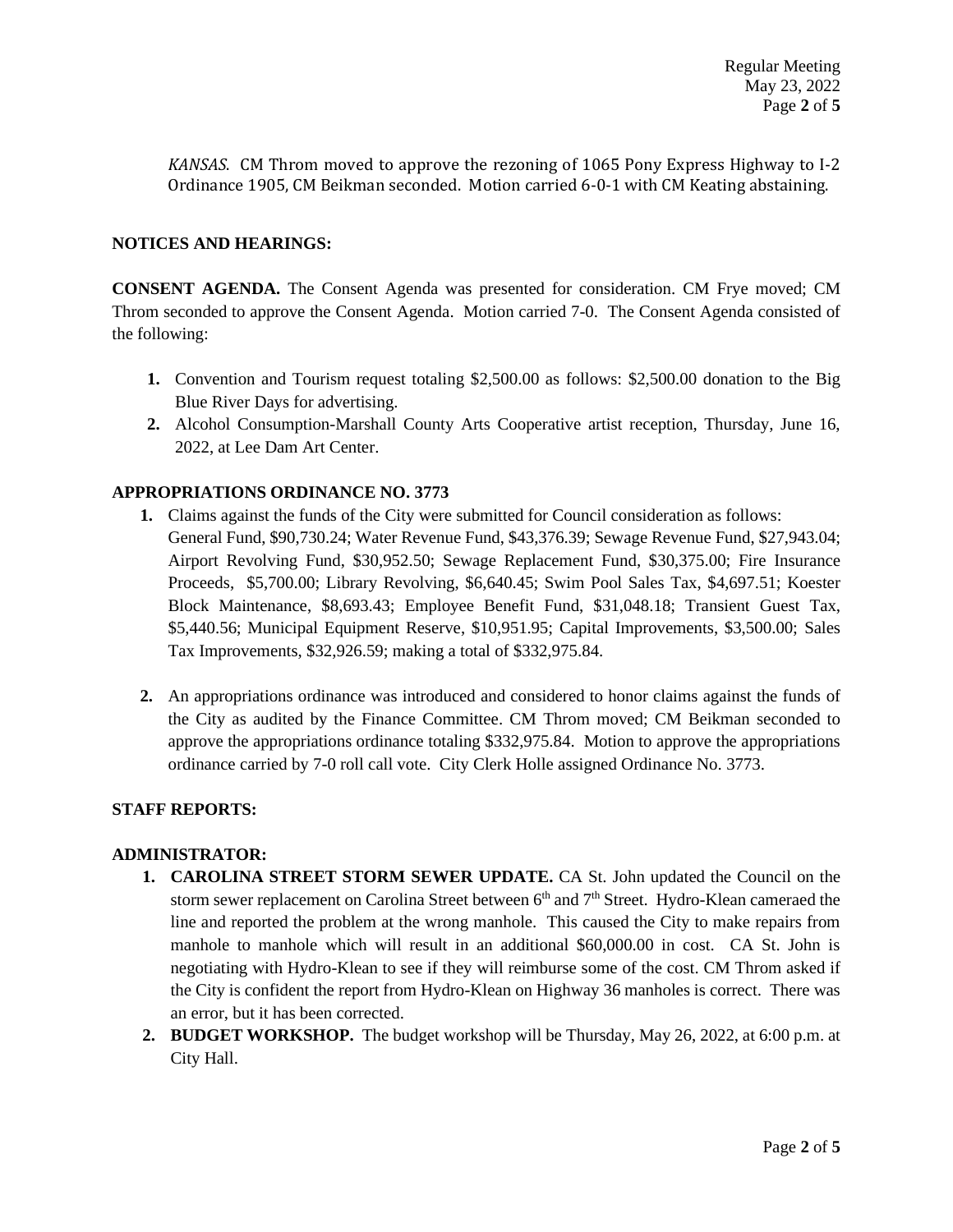## **STANDING COMMITTEE REPORTS:**

#### **STREET:**

- **1. CHIP AND SEAL COST.** CM Throm asked if the oil for chip and seal had gone up significantly because the price of oil and gas has. CA St. John said he would get a current price, but the City had reduced the number of seal routes to two this year because of the overlay on N 16th Street and 11<sup>th</sup> Road so the cost of the two routes should be within our budget. The City is waiting on Hall Brothers to make and allow us to get cold mix to patch the streets. As soon as the City gets the material the Street Department plans to seal right away. CM Price suggested the City look for material at other plants. The bid from Hall Brothers for the overlays was accepted in February so that bid should be firm.
- **2. AHRS CURB AND GUTTER FROM 2021.** CM Throm asked when AHRS would come and finish the Curb and Gutter project from 2021. No date has been set.

# **WATER & WASTEWATER:**

**1. LAGOON PROJECT.** The Council asked how far BG Consultants were with the engineering on the Lagoon Project. CA St. John said KDHE was researching the design. The reports show the City's inflow is down, which means our previous repairs to the sewer lines are working. The City may be able to gravity flow the water to the wetlands using an existing pipe under the river instead of installing a lift station which would save the City \$500,000.00. BG will continue to finish the design engineering.

### **PARKS & RECREATION:**

- **1. SWIM POOL CHANGES FOR 2022 ONLY.** The Parks & Recreation Committee met and made recommendations about pool operations for 2022. The under writer for EMC Insurance advised the City not to allow swimming without a lifeguard present. After discussion about the shortage of workers available, CM Price moved, CM Throm seconded to amend the Swim Pool Policy for 2022 as follows: 14-year-old may work in the concessions and admissions; Pool closed Mondays; Boards and slides will shut down at 7:00 p.m. daily to allow for cleaning. Motion carried unanimously. Due to the shortage of lifeguards, there will be no pool parties and no morning swim.
- **2. SWIM POOL REPAIRS.** Council asked when the plumbing company would come to repair the cracked pipe at the pool. CA St. John said Lexington Plumbing would be here Tuesday morning. Lexington Plumbing is also repairing a piece of the boiler.
- **3. COUNTY FUNDING.** CM Frye said the Marshall County Commissioner from the Marysville District told him there is some county funding available for parks. CM Frye suggested the City make improvements at Dargatz Park. The Parks and Recreation Committee will meet and discuss updates.
- **4. DOG PARK NEEDS MOWING.** CM Snellings reported citizens have complained to her about the need to keep the Marysville Bark Park mowed. Council said the dog park volunteers need to mow the park.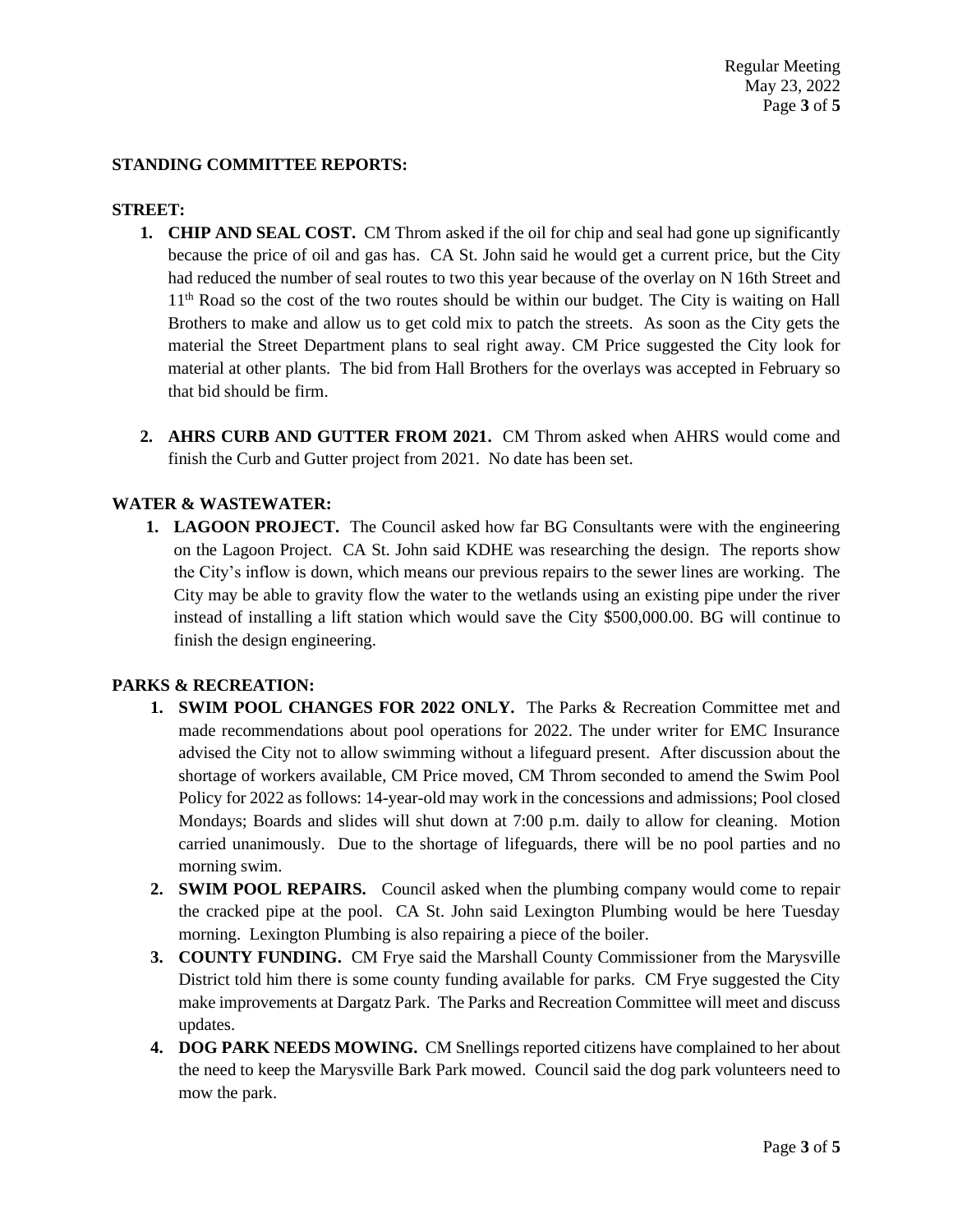# **CEMETERY & AIRPORT:**

**1. CEMETERY MOWING.** CM Price reminded the Parks and Cemetery Department the Marysville Cemetery needs to be their priority this week. CA St. John reported they had weedwhacked the entire cemetery today.

## **POLICE & FIRE:**

.

### **ADMINISTRATION & FINANCE:**

- **1. LAND BANK.** Mayor Barnes asked if the Council had read the information on a Land Bank. The Admin & Finance committee will discuss it in more detail in July.
- **2. APARTMENT BUILDING 205 N 10TH ST.** Several Council members reported the condemned apartment building at 205 N 10th Street was deteriorating more.

### **APPOINTMENTS**:

### **CITY ATTORNEY:**

- **1. CONDEMNED APARTMENT BUILDING 205 N 10TH ST.** City Attorney McNish said he had written an agreement with the City, First Commerce Bank and the County concerning the back taxes and the demolition of the building at  $205 \text{ N}$  10<sup>th</sup> Street. After the agreement is reviewed, he will distribute it to all parties involved. The back taxes are due for 2017, 2018, 2019, 2020 and 2021 totaling \$13,006. CA McNish would like the City to obtain current bids to demolish the apartment building. The City must turn in all assessments to the County Clerk for inclusion on the tax roll by August 25. CA McNish is trying to arrange for the City's lien to have first priority. He suggested the City board up the large window in the front and fence off the central courtyard.
- **2. RESEARCH TAXING DISTRICT.** CA McNish is researching a taxing district for the 11<sup>th</sup> Road, Keystone Road, and 12<sup>th</sup> Road.
- **3. MEMORANDUM OF UNDERSTANDING.** CA McNish is working on the Memorandum of Understanding regarding placement of the new Black Squirrel Statues.

### **EXECUTIVE SESSION:**

#### **ROUND TABLE DISCUSSION:**

- **1. CURB AND GUTTER ON S 15<sup>TH</sup> STREET.** CM Frye said the curb and gutter on S 15<sup>h</sup> Street is getting water under the surface and eroding the gutter. The City has a list of the worst curbs.
- **2. CATCH BASIN 401 CALHOUN.** CM Behrens said it had been reported to her the catch basin at 401 Calhoun has been painted red because some people are parking there and ruining tires.